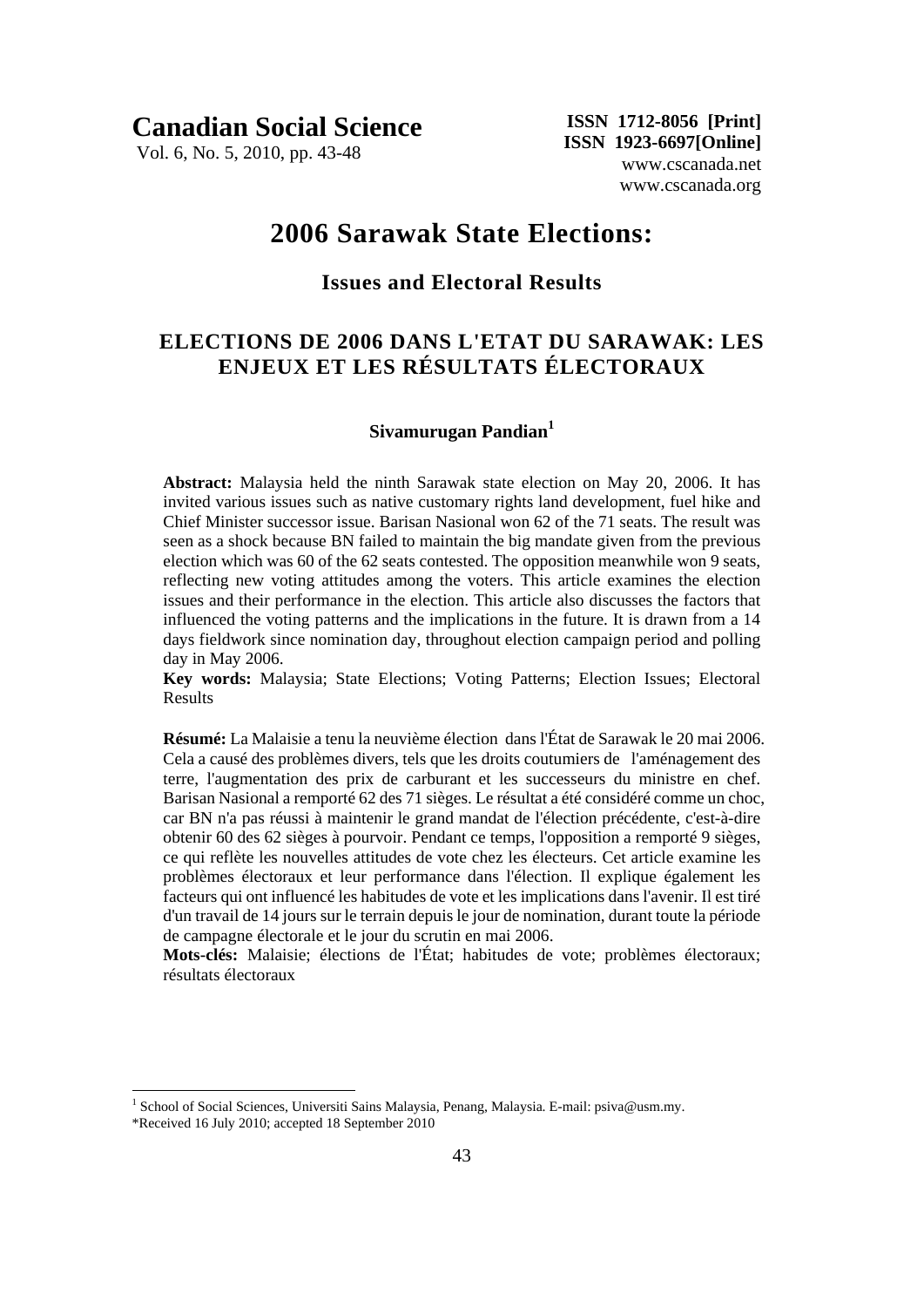### **INTRODUCTION**

Malaysia's political system framework is based on federal constitutional monarchy with the king as head of state and the Prime Minister is the head of government. Federal government has its legislative power vested in the Parliament and the 13 states under the state assemblies.

Malaysia held the ninth Sarawak State Legislative Assembly (SLA) elections on May 20, 2006 after the date of nomination was confirmed for May 9, 2006. The Elections Committee (EC) also confirmed a duration of eleven days for the campaign taking into account the interest of 892,537 voters including 14,727 voters via postal service as well as the geographical factor and the increase in the number of seats from 62 to 71 in this state elections (New Straits Times, 25 April 2006). SLA was dissolved by the Governor (Yang di-Pertua Negeri) Sarawak, Tun Abang Muhammad Salahuddin Abang Barieng with the advice of the Chief Minister Tan Sri Abdul Taib Mahmud on April 24, 2006 to enable the selection process via casting of votes, one of the branches of democracy taking place in Sarawak. While the 1996 elections saw Barisan Nasional (BN) winning 57 out of the 62 seats which were being competed for, the 2001 elections witnessed BN controlling 61 out of the 62 seats with the remaining seat being held by the opposition party, Democratic Action Party (DAP) in the SLA constituency of Kidurong. Hence, this article will attempt to study the issues and achievements from this election and also study the performance of parties involved especially that of BN.

## **2006 ELECTION ISSUES AND CAMPAIGN**

BN Sarawak was a combination of four component parties, them being Parti Pesaka Bumiputera Bersatu (PBB) headed by Taib Mahmud; Sarawak United People's Party (SUPP) under the leadership of Tan Sri Dr George Chan; Sarawak Progressive Democratic Party (SPDP) led by Datuk Seri Dr James Jemut Masing, and Parti Rakyat Sarawak (PRS) chaired by Datuk William Mawan. All these parties under the BN banner compromised and agreed to stand for elections and each were allocated 35 seats (PBB), 19 seats (SUPP), 9 seats (PRS) and 8 seats (SPDP).

A large number of events took place before the elections began. Datuk Seri Najib Tun Razak, the then Deputy Prime Minister (DPM) had challenged BN Sarawak to prove their capability of achieving a 100 percent victory in the upcoming elections. Several events then commenced including a visit by the then Prime Minister Datuk Seri Abdullah Ahmad Badawi to Taib Mahmud's house and the assembly of the Government Supporters' Club in Kuching. In actual fact, Taib was an extraordinary leader for the people of Sarawak. He was seen as an individual filled with vigour and high aspirations, highly experienced and capable of great achievements. Even though he had been leading them since March 1981, he still persevered and continued to be motivated in order to lead, what more with already succeeding in bringing reformation to Sarawak's surroundings form the aspects of politics, social, economy and infrastructure regardless of his constantly being questioned especially criticized on the imbalance of the development based on ethnicity and district. Besides that, there were those of the opinion that he had already been too long in his leadership. Although the crowd was not as great as in 1987, it still left an effect on Taib. In 1987, 23 years younger from his age of 73 years today, a crisis labeled the uncle-nephew relationship crisis that is between Tun Rahman, the Yang DiPertua of Sarawak and Taib, occurred. Tun Rahman was seen criticizing Taib openly especially emphasizing on the relationship with the Federal government so much so that Taib had once left a function attended by both of them due to the open political war upon him by his uncle.

The difference of leadership style can be assumed as the cause of the existence of such a political uproar (Jeniri Amir, 2006). The effects of this argument also witnessed what was known as 'The Ming Court event 1987' where 27 SLA members formed 'Kumpulan Maju' (Success Group) and declared their loss of faith and trust in Taib's leadership. This clash also witnessed four Ministers and three Deputy Ministers submitting their resignations. Taib's decision to dissolve the SLA enabled him to regain power until today (Ahmad Nidzamuddin Sulaiman, 1994).

The Sarawak elections also brought about shocking speculation that there would be a new Chief Minister folowing the end of the Taib era. Sarawak had had Chief Ministers before Taib, them being Datuk Stehpen Kalong Ningkan, Tawi Sli, Tun Abdul Rahman Yaakob and now Taib himself. This occured ensuing the withdrawal of Dato' Sri Adenan Satem from the cabinet reshuffle done by the Prime Minister at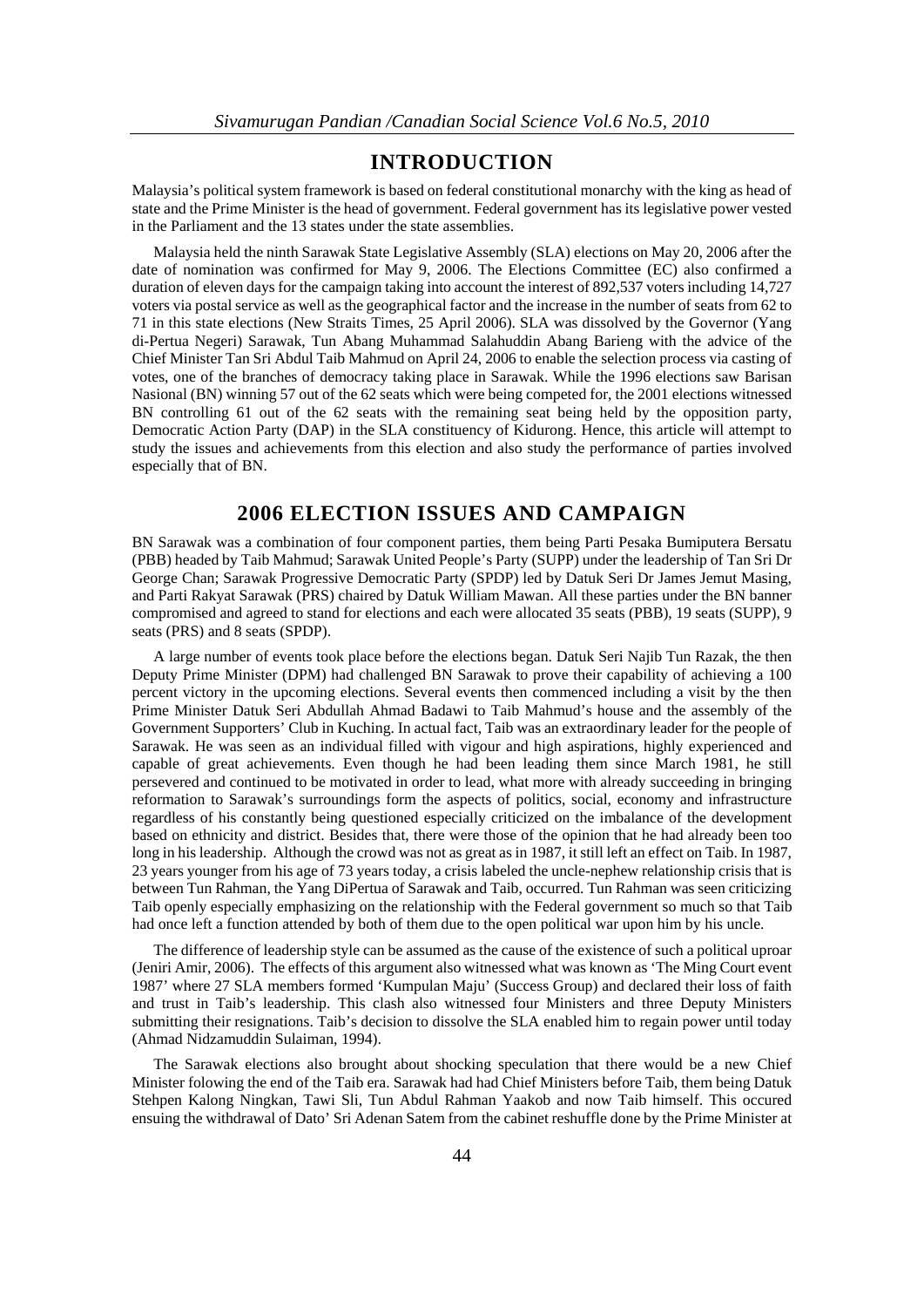#### *Sivamurugan Pandian /Canadian Social Science Vol.6 No.5, 2010*

federal level. His experience as a magistrate and public prosecutor made him respectable and he had once been the 'middle man' in the internal political crises of Sarawak.

Similarly with BN's move which was seen as being in a comfort zone throughout the early part of this election campaign. BN only emphasised on the core importance of a cooperative relationship among all races and set aside any practices of the various groups. The oppostion's strategy could also be seen as their attempt of competition in all 71 areas via the pact known as 'Barisan Bersatu Sarawak' (Sarawak United Coalition) involving two opposition parties, Parti Keadilan Rakyat (PKR) and Sarawak National Party (SNAP).

The opposition placed more emphasis on the issues of royalties and the hike of oil price as well as the lack of sugar supply during that point of time. The oil issue was the dominant issue as throughout the elections, the petroleum phenomena at the global level especially with the East Timor war still at its critical stage, was considered amongst the attracting factors which caused the hike in price. KeADILan (PKR) President, Datin Seri Dr Wan Azizah Wan Ismail in most of her speeches and orations touched on this issue as it was considered that Sarawak was paying more in its production of oil even though it was the supplier of the resource itself. In the opinion of BN, it was a dead-end issue as Datuk Seri Anwar Ibrahim, de facto adviser of the PKR party, had before rejected Sarawak's plea when he held the position of Finance Minister then.

The opposition also used issues on development mainly on the relocation of the people residing in the squatter areas as accused of having almost 7,000 squatter houses in Miri but this was against the policy implementor as BN discovered it had to be endorsed in stages in order to enable the residents to acquire low-cost houses in a certain point of time and duration.

Besides that, the issue of development and land also became material for campaigns of the parties standing for elections. It was also fully utilised by the DAP who tried to instill the feeling of dissatisfaction by emphasizing the elements of 60 leases which should have ended in the year 2006. Many owners felt that they should have to pay 32-75% of the premium payment if they were to release their land especially in the municipal vicinity. As for the outskirts, the payment was expected to be approximately 25-35%.

All of these issues became material for the elections campaign. Although it was such for the supporters and leaders of BN, the actions of a handful of opposition leaders was considered weird and surprising as there were areas which saw the opposition placing candidates and there were such candidates fromthe opposition who believed they did not stand a chance in winning the elections. Although there were those of the opinion that BN would have an easy victory at the early stages of the elections campaign, many among the ring of observers were expecting an extraordinary result at the end.

## **ELECTORAL RESULTS**

Several factors influenced the results of the 2006 elections. The table below presents the tally of the 2006 elections:

| Party       | <b>Total Number of Seats Competed</b> | <b>Total Number of Seats Won</b> |
|-------------|---------------------------------------|----------------------------------|
| BN          |                                       | υ∠                               |
| <b>PKR</b>  | າເ                                    |                                  |
| <b>SNAP</b> | 29                                    |                                  |
| DAP         |                                       |                                  |
| <b>PAS</b>  |                                       |                                  |
| Independent |                                       |                                  |

**Table 1: Total Number of Seats Competed and Total Number of Seats Won** 

• BN won without competing seats N.50 Dalat and N.37 Daro

Source: *Mingguan Malaysia*, 14 May 2006 and *Sunday Star,* 21 May 2006

Although the results showed that BN had returned to power in Sarawak, the opposition had made a stunning surprise by winning nine seats from only having won two seats in the previous elections. BN regained its mandate by winning 62 out of the 71 seats competed but they received a great slap in the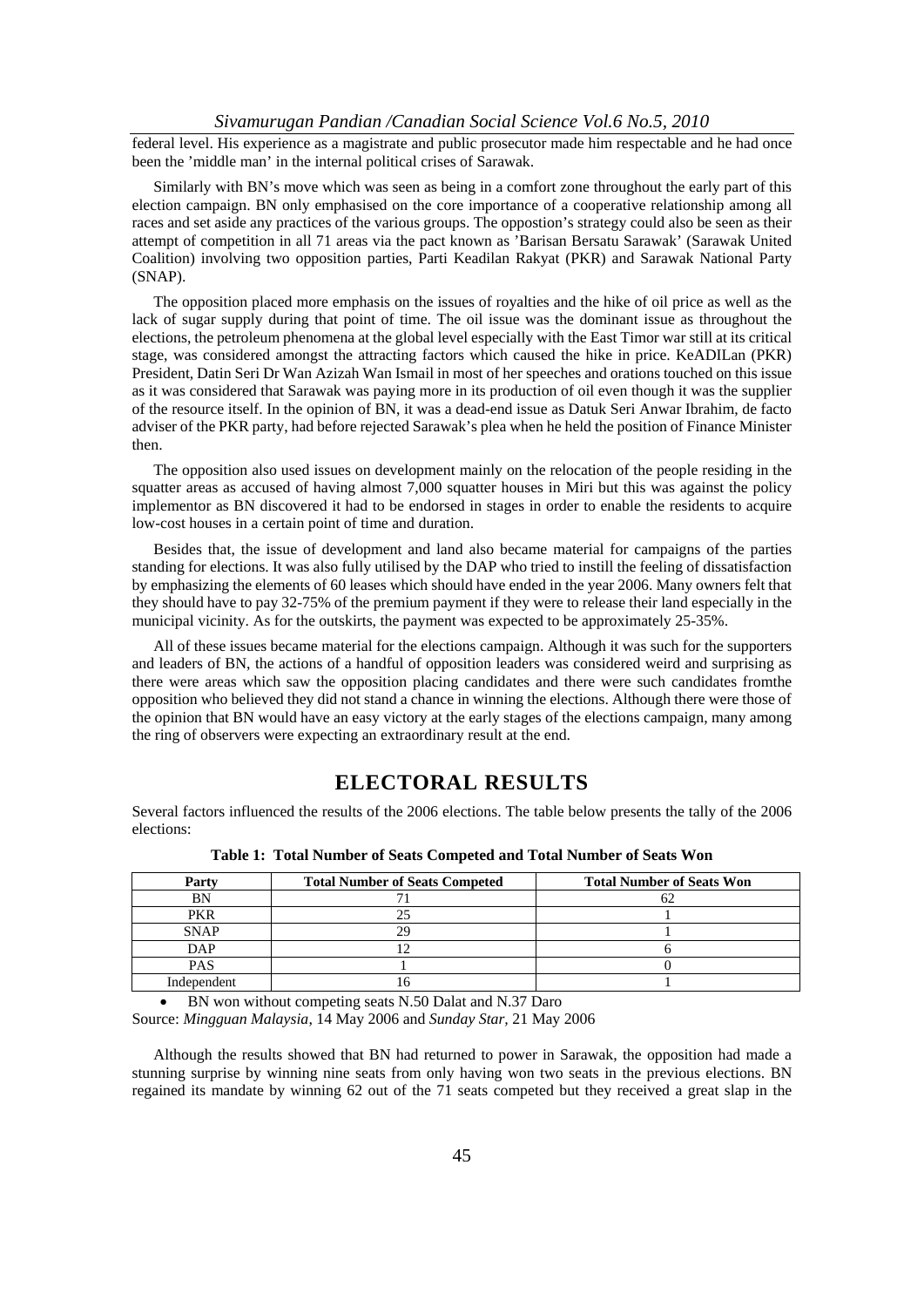duration of 19 years as if the event of 1987 had repeated itself whereby the opposition won 20 seats compared to BN with 28 seats.

BN's performance was tarnished with the loss of eight out of 19 seats competed by its component party SUPP while PRS lost one out of the nine seats being competed. This enabled the opposition to gain power in the area of Pending, Batu Lintang, Kota Sentosa, Bukit Assek, Kidurong, Meradong, Padungan, Engkilili and the independent candidate in Ngemah (Mingguan Malaysia, 2006).

There were also several 'hot seats', for instance, the victory of PKR candidate Ng Kim Ho in N9 Padungan over BN-SUPP candidate Lily Yong Lee Lee. Yong also seemed to place the blame on the central government on the cause of the rise in oil price, and at that time was unable to overshadow the DAP campaign which focused on issues relating to the town area mainly issues with the Municipal Council, renewal of land lease and several other business. In the N12, BN candidate Datuk Yap Chin Loi was defeated by DAP candidate Chong Chieng Jen who was considered had won based on the factor of votes by the Chinese voters. The same was seen in the N29 Batang Al constituency which mirrored the clash between two personalities, them being Dublin Unting Ingkot (BN-PRS) and Nicholas Bawin (SNAP) and ending with victory for the BN candidate, N40 constituency was also an attraction to many in witnessing the fight between two young candidates although there were also three other independent candidates. The outcome was victory to Ting Tze Fui (DAP) over Wong Zee Yeng (BN-SUPP). Taib (BN-PBB) however maintained his Balingian seat by defeating Ibrahim Bayau (PKR) (New Sunday Times, 2006). N.26 constituency witnessed the fall of Datuk Seri Daniel Tajem (SNAP) who was standing in order to regain his seat which was instead passed on to Mong Dagang (BN-PRS) as Daniel Tajem had been in BN before his party was faced with internal problems. This was considered a popular seat as it was called the 'hot seat' among the Iban community.

Several factors can be taken apart to give justification upon the victory of the opposition mainly DAP. Among them is BN's attitude of being over-confident with their previous win. This was followed with BN's posters hardly being seen in certain areas as well as only speeches and talks among the BN supporters were done on a small scale. The results on the night of May 20th proved that although voters still preferred BN to be in power, they also gave votes in protest in several areas which were won by the opposition.

DAP had before won three seats in Pelawan, Kidurong and Bukit Assek during the 1996 elections and their then Chairman, Richard Wong Ho Leng had defeated the then President of SUPP, Tan Sri Wong Soon Kai. DAP's success this time round was focused on areas where the majority was made up of Chinese voters. They won six seats compared to the one seat in the previous elections. This included the SLA area in Kuching, Sibu and Bintulu, that is Meradong, Bukit Assek, Pending, Kota Sentosa, and Engkilili and maintained the Kidurong seat. The opposition also decreased the majority BN candidates of about 200 – 1,500 votes.

Two important factors as stated above, them being issues pertaining to land and oil were the key points to BN's defeat in several areas. For the land leasers, they assumed that they were required to pay a large amount as premium on the account that they wanted their land to be leased out again. Most of the Chinese voters were the owners of these lands. Although BN had repeatedly stated that the people's land would not be taken or confiscated, the opposition candidate exploited the premium issue and utilized it as a stepping tone to win the confidence of the voters in several areas.

A similar situation with the issue of the increase in the price of oil. The opposition was rather consistent in their campaign and caused a confusion by posing the question as to why the people of Sarawak were required to suffer due to the hike in oil price when in actual fact they were the biggest producer and suppler of oil and gas in the country. This was no doubt DAP's game under their manifesto based on the concept 'Enough is Enough' and 'Sarawak Deserves Better' whereby the government was expected to bear the responsibility by announcing their final decision on amending the Sarawak Land Act, thus allowing the lease of land to be renewed automatically on its own upon the expiry of the lease. The voters found it difficult to accept BN's response as many of them needed to use oil and gas for their businesses and transportation. This issue trapped SUPP especially as the party was supposedly one that protected and upheld the rights and interests of the Chinese community in Sarawak.

The voting pattern amongst the Chinese community was hard to ascertain. This was because in the precious elections, strong support was given to SUPP but this time their support veered towards DAP.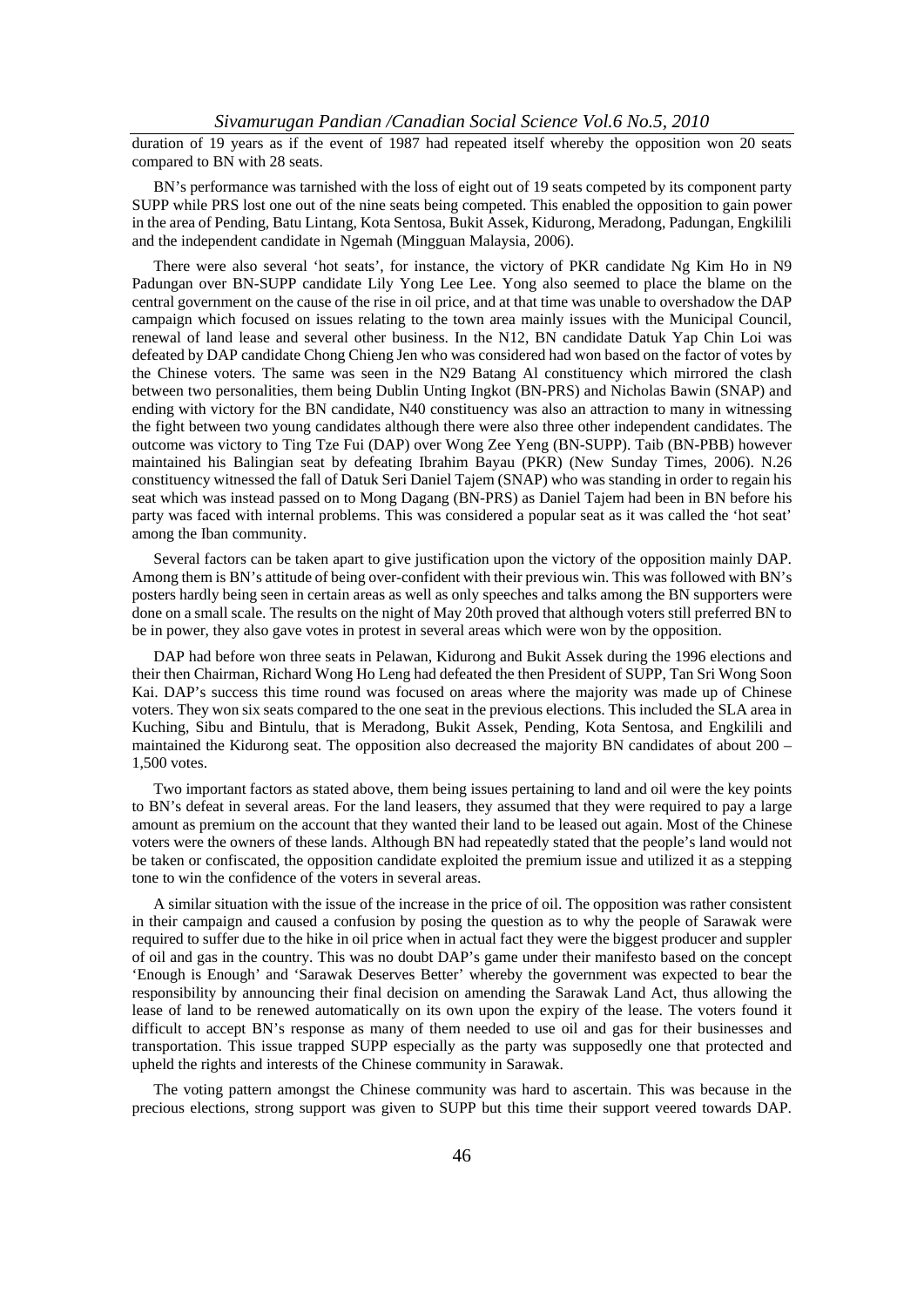#### *Sivamurugan Pandian /Canadian Social Science Vol.6 No.5, 2010*

Several main candidates of SUPP such as Datuk Sim Kheng Hui dan Datuk Alfred Yap were defeated. This was an indirect message being sent to the leadership of SUPP informing them that the Chinese voters had to be given more attention and priority in their interests and not to create any form of development at anytime. SUPP also needed to take note of the opposition candidate's ability to manipulate issues based on their backgrounds. The 'house to house' campaign strategy and emphasis on small problems should be made an example. Candidates with 'red report cards' especially those within the grade F (fail) politicians category needed to be dropped and substituted or replaced with a candidate who had a clean record and suitability with the surrounding local area. SUPP which was the representative of the Chinese community needed to perform a post-mortem on their bad performance in this elections, whatmore with the defeats of two candidates supposedly the successors of the President, Deputy Chief Minister George Chan, that is Tan Sri Dr Wong Soo Kai and Tan Sri Stephen Yong.

The results of the Sarawak State elections also made a rather big impact at the central government level mainly the voting pole of the Chinese community. Similarly with the issues brought forward by the opposition as well as issues pertaining to the replacement of the leaders in the party. The relationship link through the marriage of George Chan's daughter and Taib's son could assist in healing and rejuvenating the motivation of SUPP in the near future. There was also rumours after the elections that PRS and SPDP would combine with each having won eight seats respectively, and thier collaboration would cause SUPP to have only eleven seats thus losing their popularity as the second strongest after PBB. Nevertheless the combination of both parties would never happen as each was faced with internal conflicts which would most certainly prolong. PBB still maintained its power by winning all the seats that they had stood for, and only the issue of the Chief Minister's replacement becoming the party President still haunts them.

This trend of voting needs to be fully analysed in detail as it could leave a rather big impact and effect on the upcoming general elections especially in the urban and city areas and it all depends on the readiness of SUPP and other BN component parties to face the old and current issues in order to avoid an outcome similar to that of the staet elections to reoccur in the general elections. The opposition will also form strategies which will continue to shake the position of the governing party regardless of being aware that the voting pole will not remain permanently the same way and that iys performance not necessarily static as seen in the 2006 elections.

The 2006 performance and 1987 Ming Court Event act as if wanting to give an alternative voice in the SLA. The echoes and voices of the Chinese voters need to be taken into account and regarded as a signal to the party which is still prolonging their internal issues and give opportunity to look into the interest of these voters. The new generation possesses a different outlook and zest in the more condusive atmosphere of today. Their roles need to be acknowledged and given opportunity to look into their respective capabilities in order to gain the support of their generation.

### **CONCLUSION**

Although many regard the results of this elections as a side-track from the performance of the 2001 elections, however BN still continues to receive its mandate to administer and lead the state of Sarawak. Nevertheless, the large victory witnessed in the 2001 elections was not as noticeable in the elections this time. Voters were aware that they would not experience any development if they were to vote for the opposition but a new trend emerged to cast protest votes in order to form a balance in the political participation at the planning and implementing of policies of the state SLA. In actual fact, the next state elections which should be held very soon will become a large bet to see as to how far the Sarawak BN component parties will succeed in preventing the opposition or to continue becoming a liability to the overall image and performance of BN at the state government level before the nation's General Elections speculated to be held in year 2012.

### **ACKNOWLEDGMENT**

The author would like to express his profound appreciation to the Universiti Sains Malaysia, Penang, Malaysia for sponsoring this research under the University Postgraduate Incentive Grant